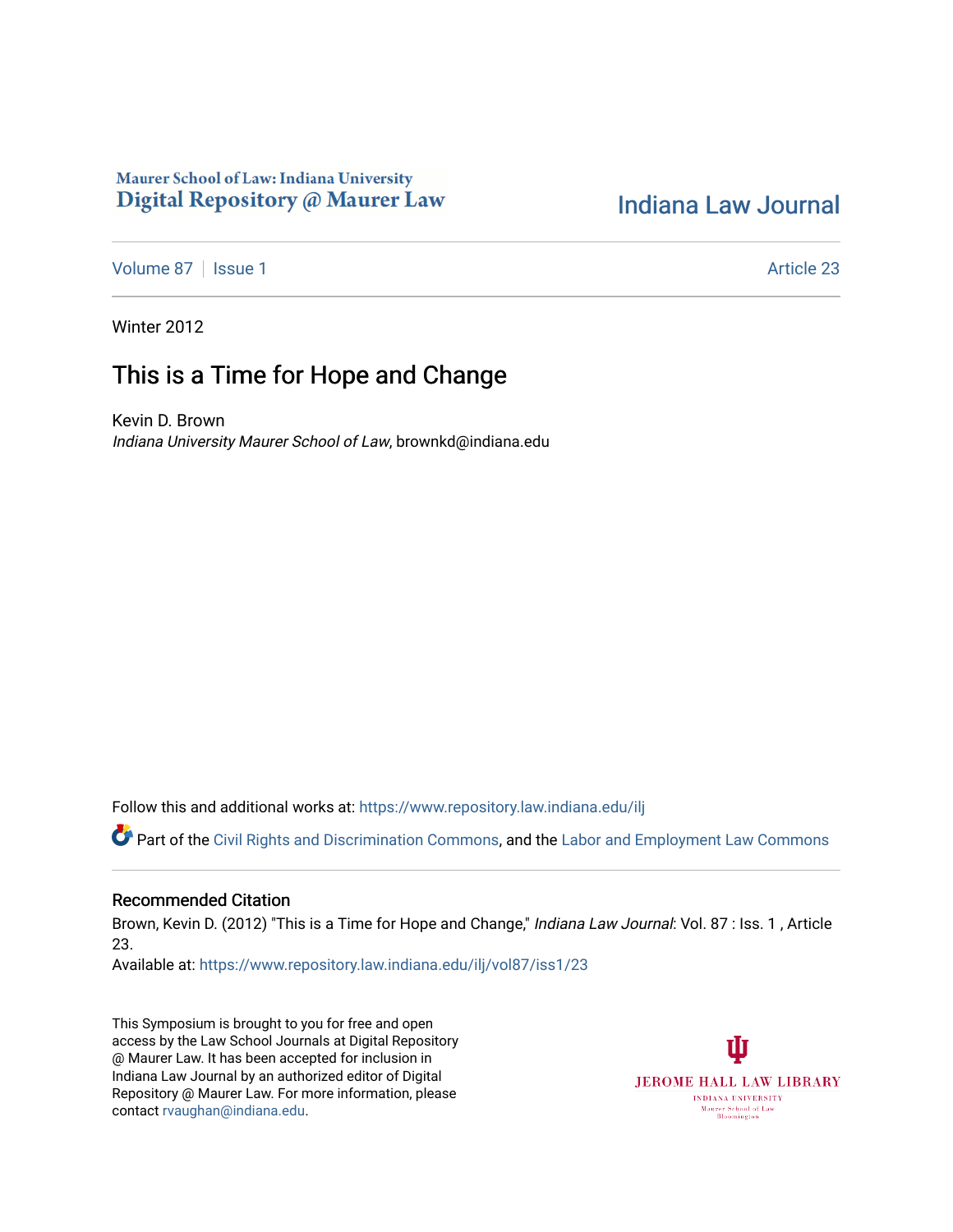### **This Is a Time for Hope and Change**

#### KEVIN BROWN\*

I have agreed to comment on the paper delivered by Professors Angela Onwuachi-Willig and Mario Barnes<sup>1</sup> at a conference titled *Labor and Employment Law Under the Obama Administration: A Time for Hope and Change?* In his victory speech on the night of November 4, 2008, Barack Obama, the first black (African American, biracial?) President reaffirmed the themes of "hope and change" that were central to his campaign. He stated that his election was the answer "that led those who have been told for so long by so many to be cynical, and fearful, and doubtful of what we can achieve, to put their hands on the arc of history and bend it once more toward the *hope* of a better day."<sup>2</sup> He went on to point out that "[i]ts [sic] been a long time coming, but tonight, because of what we did on this day, in this election, at this defining moment, *change* has come to America."<sup>3</sup> So with his reelection just a year away, now is an appropriate time to reflect on whether this truly is a time for hope and change.

Professors Onwuachi-Willig and Barnes entitled their piece *The Obama Effect: Understanding the Emerging Meanings of "Obama" in Anti-Discrimination Law*. 4 They reject the idea that this is a time for either hope or positive change.<sup>5</sup> They close their introduction with the following summary:

[W]e conclude that having a biracial, black-white president has had very little effect on the enforcement of anti-discrimination law. *Indeed, we contend that Obama's campaign and election have, to an extent, had the opposite effect in the work environment. Rather than revealing that racism is over or that racial discrimination is diminishing in the workplace, Obama's presence and prominence have developed a specialized meaning that has signaled an increase in or at the very least a continuation of regular discrimination and harassment within the workplace*. 6

 <sup>\*</sup> Richard S. Melvin Professor of Law, Indiana University Maurer School of Law & Emeritus Director of the Hudson & Holland Scholars Program-Indiana University-Bloomington, B.S., 1978, Indiana University; J.D., 1982, Yale University. I also want to acknowledge the exceptional research done by Renee Turner, J.D., 2012, Indiana University Maurer School of Law, on this comment.

 <sup>1.</sup> I want to start by acknowledging what a privilege it is to comment on the work of two outstanding scholars like Professors Onwuachi-Willig and Barnes. I have known both of them for years and admired their work for some time.

 <sup>2.</sup> *Obama Victory Speech*, HUFFINGTON POST (Dec. 5, 2008, 5:12 AM), http://www.huffingtonpost.com/2008/11/04/obama-victory-speech\_n\_141194.html (emphasis added).

 <sup>3.</sup> *Id.* (emphasis added).

 <sup>4.</sup> Angela Onwuachi-Willig & Mario L. Barnes, *The Obama Effect: Understanding Emerging Meanings of "Obama" in Anti-Discrimination Law*, 87 IND. L.J. 325 (2012).

 <sup>5.</sup> *Id.*

 <sup>6.</sup> *Id.* at 327 (emphasis added).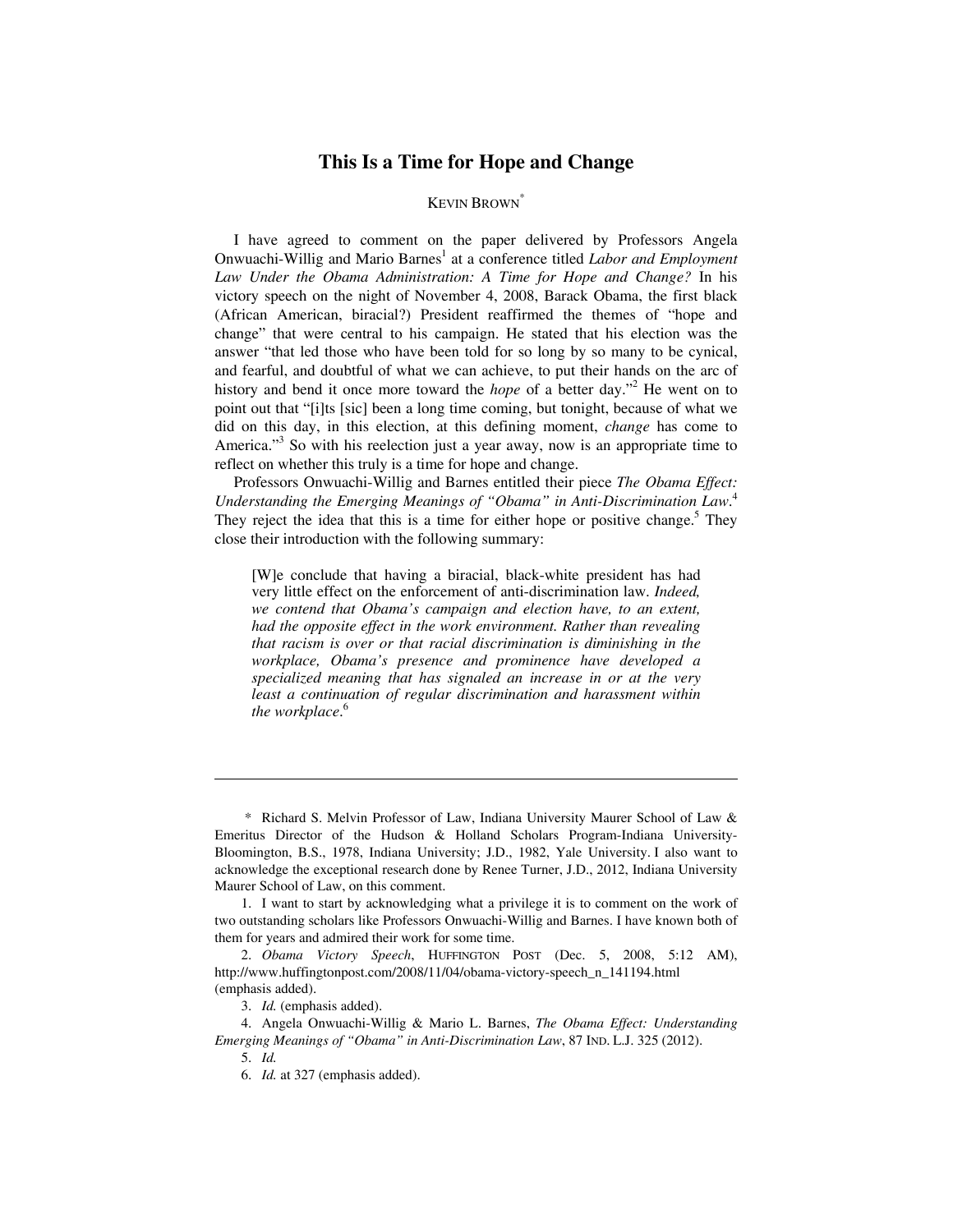To support their conclusion Onwuachi-Willig and Barnes point to "Obama's own identity performance during his campaign, studies regarding the psychology of whites who supported Obama, and studies concerning implicit bias."<sup>7</sup> Onwuachi-Willig and Barnes note that during his campaign, Obama engaged in a number of racial-comfort strategies.<sup>8</sup> He avoided discussions of race as much as possible and "black people [like Louis Farrakhan and Al Sharpton] . . . deemed to be 'too' racially defined."<sup>9</sup> Obama worked to produce an identity that countered stereotypes of blacks as too consumed with race and downplayed his status as a black man during the campaign.<sup>10</sup> Onwuachi-Willig and Barnes also point out that Obama's opponents used his race against him and his wife, often publicizing negative stereotypes about blacks.<sup>11</sup> These attacks continued even after the election, including the highly publicized use of stereotyped images by the Tea Party.<sup>12</sup> Onwuachi-Willig and Barnes mention studies that demonstrate that some whites voted for Obama as a means to make a statement about the irrelevancy of race to them and society.<sup>13</sup> They indicate that psychologists have noted that some white voters who supported Obama did so simply in order to congratulate themselves for backing a black person.<sup>14</sup> This statement, however, might provide persons with a license to support racism, because supporting Obama gave them the moral credentials to express their true feelings about race.15 Onwuachi-Willig and Barnes go on to contend that these psychological studies suggest that Obama's election may actually increase racial discrimination, thereby requiring, but not necessarily resulting in, greater enforcement of anti-discrimination law.<sup>16</sup>

It is impossible to ground an evaluative judgment, using definitive measures of universally agreed upon objective and measurable criteria, that Obama's election may have increased racial discrimination and had a negative effect on the work environment. To reach such a conclusion, scholars have to decide among innumerable possible factors which ones are worthy of consideration, and how much weight should be given to the particular aspects chosen.<sup>17</sup> Alternatively, scholars could arrive at a conclusion like this motivated by particular concerns. Thus, the evaluative conclusion that Obama's election may increase racial discrimination could represent a response to these concerns.

<u>.</u>

- 12. *Id.* at 335–36.
- 13. *Id.* at 336–38.

 14. *Id.* at 337 (citing Gregory S. Parks & Jeffrey J. Rachlinski, *Implicit Bias, Election '08, and the Myth of a Post-Racial America*, 37 FLA. ST. U. L. REV. 659, 697–98 (2010)).

15. *Id.*

16*. Id.* at 338.

 17. *Cf.* Malcolm Gladwell, *The Order of Things: What College Rankings Really Tell Us*, THE NEW YORKER, Feb. 14, 2011, at 68 (making the point that in order to rank law schools, *U.S. News & World Report* selects some factors that are relevant and ignores other relevant factors).

 <sup>7.</sup> *Id.* at 330.

 <sup>8.</sup> *Id.* at 330–36.

 <sup>9.</sup> *Id.* at 330.

 <sup>10.</sup> *Id.* at 332–34.

<sup>11</sup>*. Id.* at 334–35.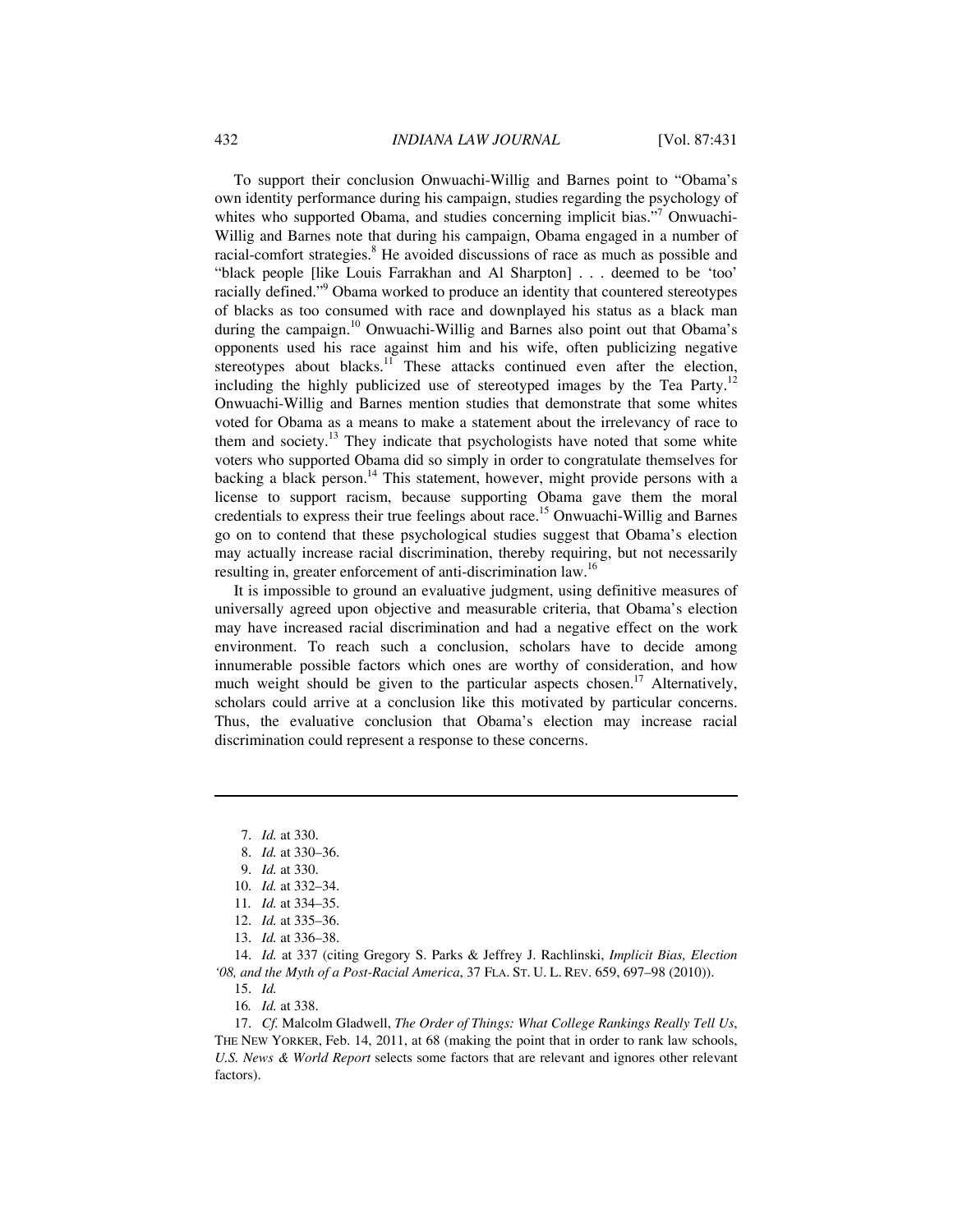I believe that to understand the conclusion of Onwuachi-Willig and Barnes, it is very important to notice how they begin their piece. Their article starts by remarking that Obama's election has

prompted many declarations from journalists and commentators about the arrival of a post-racial society, a society in which race is no longer meaningful. For many, the fact that a self-identified black man had obtained the most prominent, powerful, and prestigious job in the United States symbolized the end of an era in which Blacks and other racial minorities could make legitimate claims about the harmful effects of racism.<sup>18</sup>

They go on to note that after Obama's election, conservative talk show host and former Secretary of Education, William Bennett, stated that blacks no longer have any excuses for failures.<sup>19</sup> Onwuachi-Willig and Barnes quote Academy Awardwinning actor Will Smith, who after Obama's election said that he loved that all African American excuses have been removed.<sup>20</sup> They also observe that many conservatives point to Obama's election as justification for the argument that the Voting Rights Act is irrelevant in a society that elected Obama as  $President<sup>21</sup>$ : "[d]espite the fact that Obama had earned only one in four votes from whites in areas covered by Section 5 of the Act while earning nearly half of all votes from whites nationally." $^{22}$ 

The assertion that the election of Obama means that America has reached the post-racial society where legitimate claims about the harmful effects of racism have no place, alarms many scholars of color, particularly black ones—myself included. To understand why so many of us are so alarmed by this assertion, it is important to understand the reality of the historical experience of blacks in the United States. Race is the central feature in the historical experience of blacks in the United States, but there are two different aspects of that experience. One aspect involves victimization because of race, which occurs when blacks experience discrimination and subjugation due to their race.<sup>23</sup> For much of American history, dominant cultural attitudes viewed blacks as inferior to whites. This understanding helped to make the subjugation of blacks appear to be part of the normal order of things.<sup>24</sup> Thus, one aspect of the historical experience of discrimination for blacks is the experience of what it means to be "raced" or branded as inferior.<sup>25</sup> However,

1

 24. For a brief description of this history, see KEVIN BROWN, RACE, LAW AND EDUCATION IN THE POST-DESEGREGATION ERA: FOUR PERSPECTIVES ON DESEGREGATION AND RESEGREGATION 41–72 (2005).

25. *See, e.g.*, MARI J. MATSUDA, CHARLES R. LAWRENCE III, RICHARD DELGADO &

 <sup>18.</sup> Onwuachi-Willig & Barnes, *supra* note 4, at 325–26 (citation omitted).

 <sup>19.</sup> *Id.* at 326.

 <sup>20.</sup> *Id.*

 <sup>21.</sup> *Id.*

 <sup>22.</sup> *Id.*

 <sup>23.</sup> *See, e.g.*, Vincene Verdun, *If the Shoe Fits, Wear It: An Analysis of Reparations to African Americans*, 67 TUL. L. REV. 597, 625–39 (1993) (outlining, in the context of reparations, the victimization of the African American consciousness, due to the subjugation of blacks because of their race).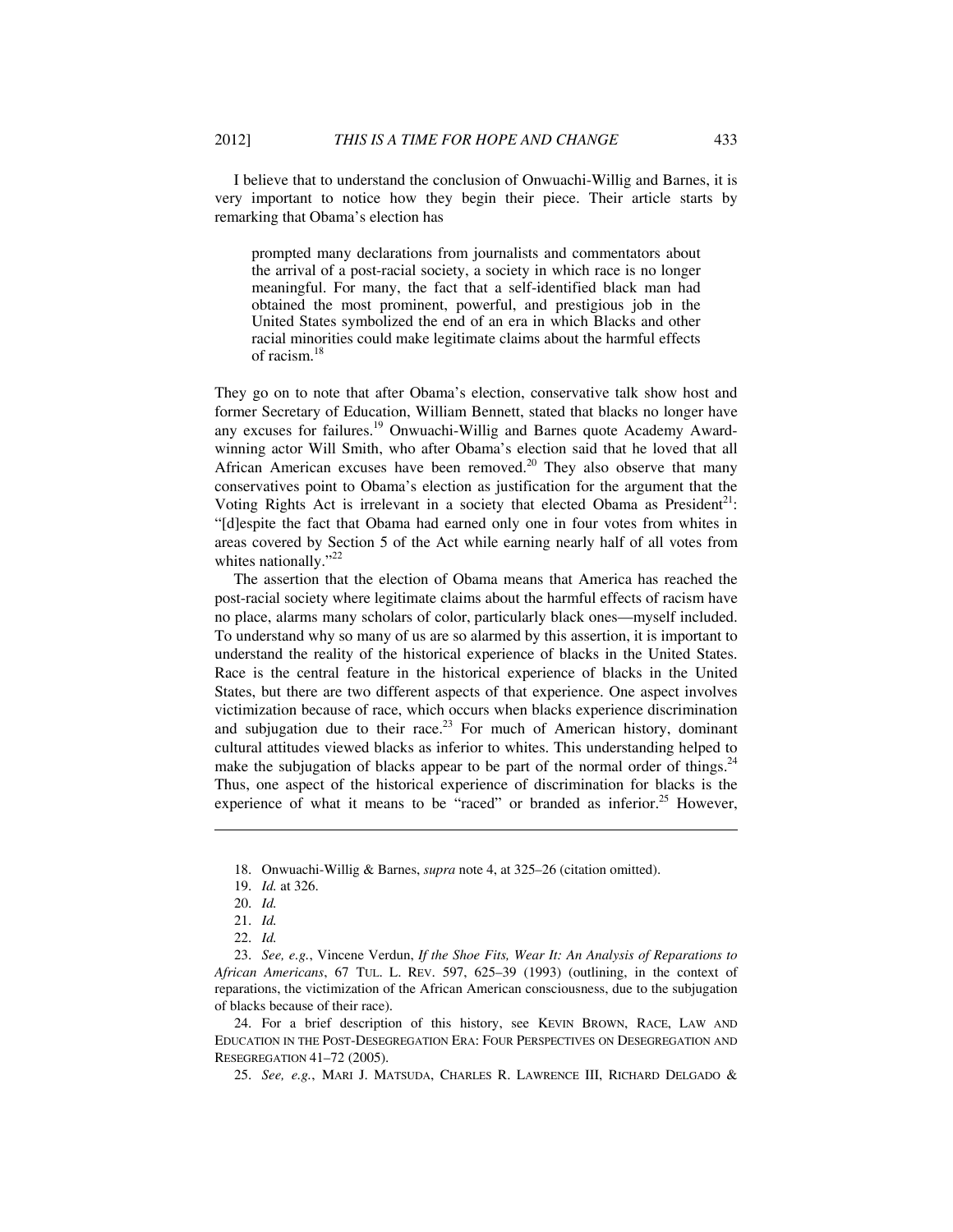against the background of racial domination in the United States, the descendants of the sons and daughters of the soil of Africa developed a counterdiscourse to how mainstream American culture normally viewed and treated them. From the vantage point of this second aspect of the historical experience, race was also the central characteristic that united African Americans. But, the counternarrative focuses upon the active engagement by African Americans and their allies in a collective struggle against their racial oppression.<sup>26</sup> Within the counternarrative, the American race problem was not black inferiority but white supremacy.<sup>27</sup> And, African Americans were not passive victims of racial oppression, but active participants in a collective struggle against it. However, since this aspect focuses attention on the struggle against white supremacy, it systematically discounts the progress American society has made towards weakening racism in order to generate the effort necessary to continue the struggle. Thus, the experience of the history of discrimination of African Americans in the United States is like a two-sided coin. On one side, race was—and is—the basis of the subjugation of blacks. On the other side, race was—and is—the immutable characteristic that bound African Americans as a people in a constant struggle against their racial oppression.

Beyond the election of Barack Obama, there are several other obvious developments that reflect a substantial weakening of the racism that has for so long had a deep hold on American society and dominant American cultural attitudes about blacks. Not only does Barack Obama occupy the White House as the popularly elected President, but unlike the past, Americans confront the reality of very successful black individuals on a daily basis. As Pulitzer Prize-winning journalist, Eugene Robinson, has recently pointed out, there is a small transcendent elite group of blacks, like Donna Brazile, Eric Holder, Valerie Jarrett, Vernon Jordan, Debra Lee, Soledad O'Brien, Franklin Raines, Juan Williams, and Oprah Winfrey, $^{28}$  with "such enormous wealth, power, and influence that even white folks have to genuflect."<sup>29</sup> In addition to the emergence of transcendent blacks, we are also witnessing changes in the racial and ethnic ancestry of black people in American society. Onwuachi-Willig and Barnes often refer to Obama as a "biracial, black-white" President to emphasize that the President's mother was a white woman from Kansas and his father was a Kenyan immigrant. Yet, the explosion in the numbers of interracial marriages, multiracial children, and foreign-born blacks in this country are additional signs that historical racism in American society has

27. *Id.* at 79.

<u>.</u>

29. *Id.* at 5.

KIMBERLÈ WILLIAMS CRENSHAW, WORDS THAT WOUND: CRITICAL RACE THEORY, ASSAULTIVE SPEECH, AND THE FIRST AMENDMENT 61 (1993); D. Marvin Jones, *Darkness Made Visible: Law, Metaphor, and the Racial Self*, 82 GEO. L.J. 437, 439–40 (1993) (arguing that racial categories are neither objective nor natural, but instead ideological and constructed, by which race is not so much a category but a practice: people are raced); Charles R. Lawrence III, *If He Hollers Let Him Go: Regulating Racist Speech on Campus*, 1990 DUKE L.J. 431, 443 n.52 (1990) (citing Kendall Thomas's comments at the *Frontiers of Legal Thought Conference* at Duke Law School, which argued that the status quo of institutionalized white supremacy remains even after deliberate racist actions subside).

 <sup>26.</sup> For a brief description of this history, see BROWN, *supra* note 24, at 81–101.

 <sup>28.</sup> EUGENE ROBINSON, DISINTEGRATION: THE SPLINTERING OF BLACK AMERICA 2–3 (2010).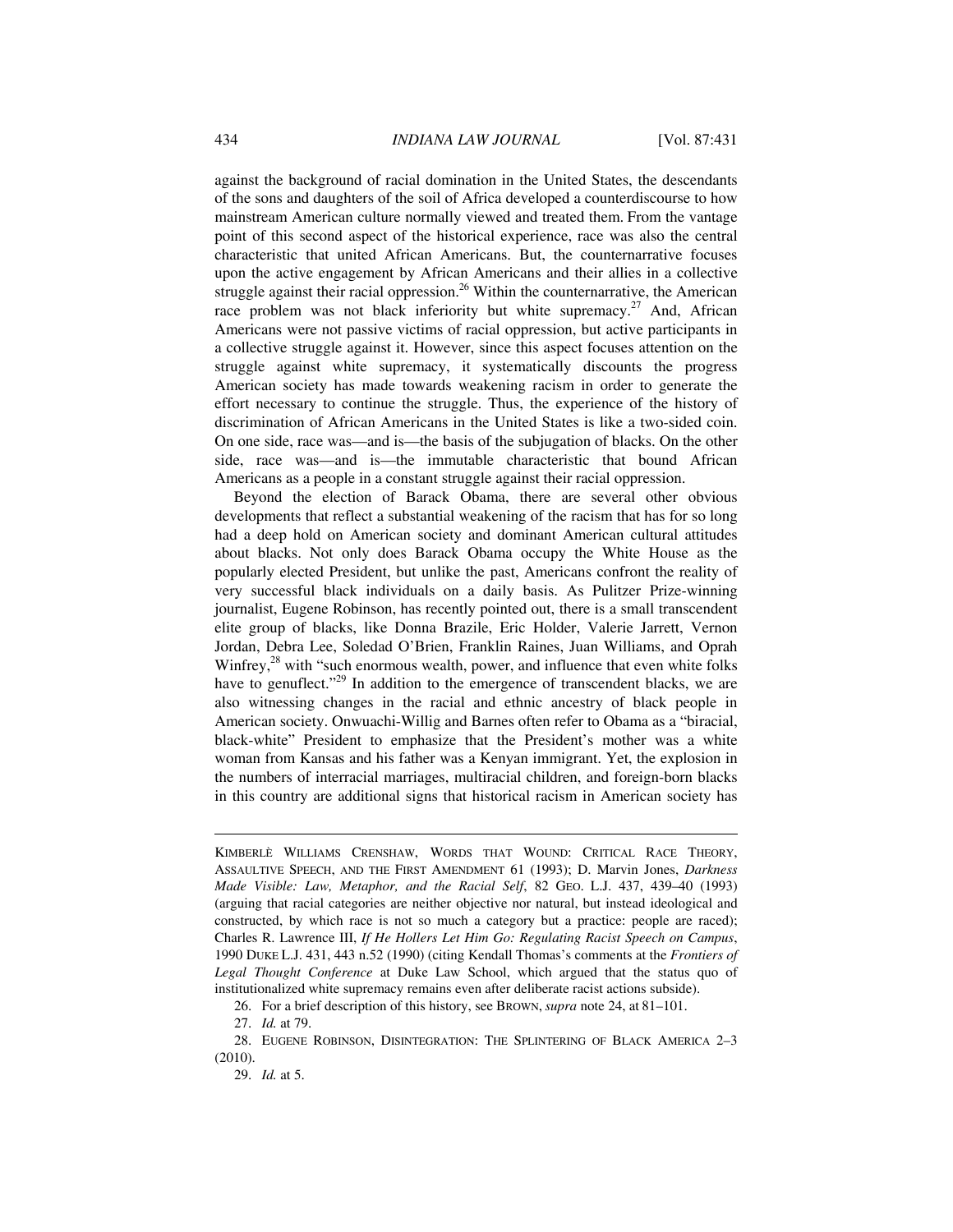weakened. When Obama was born, there were only 51,000 black-white married couples in the United States; $30$  interracial marriages between blacks and whites were still illegal in over twenty states.<sup>31</sup> However, according to the 2010 census counts, 12.5% of married black men and 5.1% of married black women reported having a spouse of another race.<sup>32</sup> Younger blacks are even more likely to cohabitate and marry outside of their race.<sup>33</sup> A recent Pew Research Center report noted that 22% of black male and 9% of all black female newlyweds married outside of their race.34 Increased interracial dating, cohabitation, and marriage have also increased the percentage of mixed-race blacks. According to the 2010 census, 7.4% of blacks,  $35 \text{ (up from } 4.8\% \text{ in } 2000)$ <sup>36</sup> also indicated another racial category. As one might expect, the younger blacks are the more likely they are to be multiracial. The percentage of mixed-race blacks between the ages of ten and fourteen was 9.3% and under the age of five was  $13.7\%$ .<sup>37</sup>And, the percentage and

<u>.</u>

 32. Of the 60,384,000 married couples in the United States, 3,869,000 were of two "black alone" individuals. In addition, the number of black alone husbands was 357,000 with a white non-Hispanic wife, 92,000 with a Hispanic wife, and 103,000 with a wife whose race was Other alone or any combination, but not Hispanic. Thus, the percentage of black alone men married to a spouse of a different race was  $12.5\%$  (357,000 + 92,000 + 103,000 =  $552,000$ / $(552,000 + 3,869,000 = 4,421,000)$ . For married black alone women, there were 147,000 married to a white non-Hispanic husband, 37,000 married to a Hispanic husband, and 25,000 married to a husband who was Other alone or any combination not-Hispanic. Thus, the percentage of black alone women married to a spouse of a different race was 5.1%  $(147,000 + 37,000 + 25,000 = 209,000)/(209,000 + 3,869,000)$ . For a breakdown of the numbers, see *America's Families and Living Arrangements: 2010*, U.S. CENSUS BUREAU, tbl. FG4 (Married Couple Family Groups by Presence of Own Children in Specific Age Groups, and Age, Earnings, Education, and Race and Hispanic Origin of Both Spouses: 2010), *available at* http://www.census.gov/population/www/socdemo/hh-fam/cps2010.html.

33*.* A recent study of data from the 2000 census showed that interracial marriage and cohabitation were much more frequent among blacks married between the ages of twenty and thirty-four. *See* Zhenchao Qian & Daniel T. Lichter, *Social Boundaries and Marital Assimilation: Interpreting Trends in Racial and Ethnic Intermarriage*, 72 AM. SOCIOLOGICAL REV. 68, 79 (2007).

 34. JEFFREY S. PASSEL, WENDY WANG & PAUL TAYLOR, PEW RES. CTR., MARRYING OUT: ONE-IN-SEVEN NEW U.S. MARRIAGES IS INTERRACIAL OR INTERETHNIC 12 (June 15, 2010), *available at* http://pewsocialtrends.org/files/2010/10/755-marrying-out.pdf.

 35. *See* KAREN R. HUMES, NICHOLAS A. JONES & ROBERTO R. RAMIREZ, U.S. CENSUS BUREAU, OVERVIEW OF RACE AND ORIGIN: 2010 7 tbl.3 (2011), *available at*

http://www.census.gov/prod/cen2010/briefs/c2010br-02.pdf.

 36. NICHOLAS A. JONES & AMY SYMENS SMITH, U.S. CENSUS BUREAU, THE TWO OR MORE RACES POPULATION: 2000 7 tbl.5 (2001), *available at* http://www.census.gov/ prod/2001pubs/c2kbr01-6.pdf.

 37. According to the 2010 census, of the 3,294,000 individuals between the ages of ten and fourteen who were classified as Black or African American or Black or African American in Combination, 307,000 were classified as Black or African American in Combination (307,000/3,294,000 = 9.3%). *See Population by Sex and Age, for Black Alone and White Alone, Not Hispanic: 2010*, U.S. CENSUS BUREAU, tbl.1. (Numbers in thousands.

 <sup>30.</sup> G. REGINALD DANIEL, MORE THAN BLACK?: MULTIRACIAL IDENTITY AND THE NEW RACIAL ORDER 98 (2002).

 <sup>31.</sup> *Id.*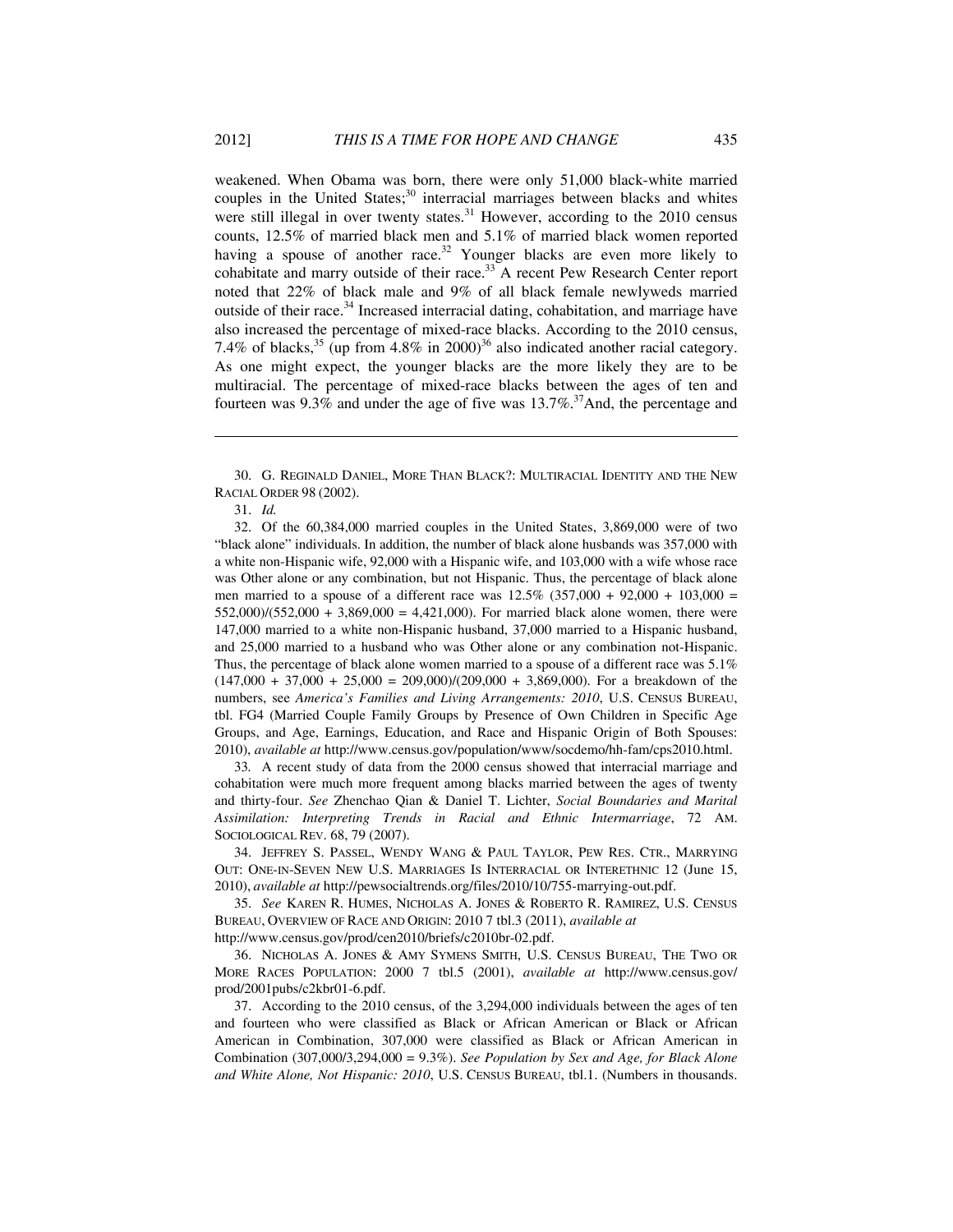number of foreign-born blacks in the country has skyrocketed since Obama was born. Historically, very few blacks voluntarily immigrated to the United States, because either they found America a hostile place or America was not very willing to accept them.<sup>38</sup> In 1960, there were only 125,000 foreign-born blacks in the country, making up only 0.7%of the black population.39 This percentage, however, has risen over eleven fold in the past fifty years, to  $1.1\%$  in  $1970,^{40}$  to  $3.1\%$ in 1980,<sup>41</sup> to 4.9% in 1990,<sup>42</sup> to 6.1%in 2000,<sup>43</sup> and to 8.8% in 2010.<sup>44</sup> Over this period, the number of foreign-born blacks in the United States has also increased nearly twenty-nine fold to almost 3,600,000.<sup>45</sup> Without the weakening of racism, there simply would not be a black (biracial, black-white) President, an emerging

Civilian non-institutionalized population1), *available at* www.census.gov/ population/socdemo/race/black/ppl-ba09/ba09tab1.xls; *Population by Sex and Age, for Black Alone or in Combination and White Alone, Not Hispanic: 2010*, U.S. CENSUS BUREAU, tbl.1 (Numbers in thousands. Civilian non-institutionalized population1), *available at* www.census.gov/population/socdemo/race/black/ppl-ba09/ba09tab1.xls. For ages five to nine the corresponding figures were 3,415,000 and 407,000 (407,000/3,415,000 = 11.9%), and for under the age of five, the corresponding figures were 3,780,000 and 518,000  $(518,000/3,780,000 = 13.7\%)$ . *Id.* 

 38. Between 1820 and 1970, official records show that over 45,000,000 people voluntarily immigrated to the United States. Roy Simon Bryce-Laporte, *Black Immigrants: The Experience of Invisibility and Inequality*, 3 J. BLACK STUD. 29, 33 (1972). However, during this 150-year period, only about 76,000 Africans immigrated to the United States. *2003 Yearbook of Immigration Statistics*, U.S. DEP'T. OF HOMELAND SEC., 12–13 tbl.2 (2004), http://www.dhs.gov/xlibrary/assets/statistics/yearbook/2003/2003Yearbook.pdf. Africans constituted about two-tenths of one percent of the legal immigrants during that period. *Id.* As late as 1980, blacks constituted only 53% of the nearly 102,000 Africans in the United States. Holly E. Reed & Catherine S. Andrzejewski, *The New Wave of African Immigrants in the United States* 15–16 tbl.5 (Population Association of America, 2010 Annual Meeting Program Working Paper), *available at* http://paa2010.princeton.edu/ download.aspx?submissionId=100606. Thus, a significant portion of the Africans who immigrated before 1970 may have been white.

 39. Campbell Gibson & Emily Lennon, *Historical Census Statistics on the Foreign-Born Population of the United States: 1850 to 1990* 41–42 tbl.8 (U.S. Census Bureau, Population Div., Working Paper No. 29, 1999) (including the 1960 population of Alaska and Hawaii), *available at* http://www.census.gov/population/www/documentation/twps0029/ tab08.html.

41*. Id.*

42*. Id.*

 43. JESSE D. MCKINNON & CLAUDETTE E. BENNETT, U.S. CENSUS BUREAU, WE THE PEOPLE: BLACKS IN THE UNITED STATES: CENSUS 2000 SPECIAL REPORTS 7 fig.5 (2005), *available at* http://www.census.gov/prod/2005pubs/censr-25.pdf.

 44. U.S. CENSUS BUREAU, NATIVITY AND CITIZENSHIP STATUS BY SEX, FOR BLACK ALONE OR IN COMBINATION AND WHITE ALONE, NOT HISPANIC: 2010 tbl.4 (2010), *available at* http://www.census.gov/population/www/socdemo/race/ppl-bc10.html.

 45. *Id.* This rise in immigration to the United States was triggered by the independence of Caribbean countries and "the passage of the Hart-Cellar Act in 1965, which abolished the old country-of-origins quota, affirmed family connections as the principal basis for admission to permanent residence in the United States, and increased the total numbers of immigrants to be admitted to the United States." Roger Waldinger, *Immigration and Urban Change*, 15 ANN. REV. SOC. 211, 212 (1989).

<u>.</u>

<sup>40</sup>*. Id.*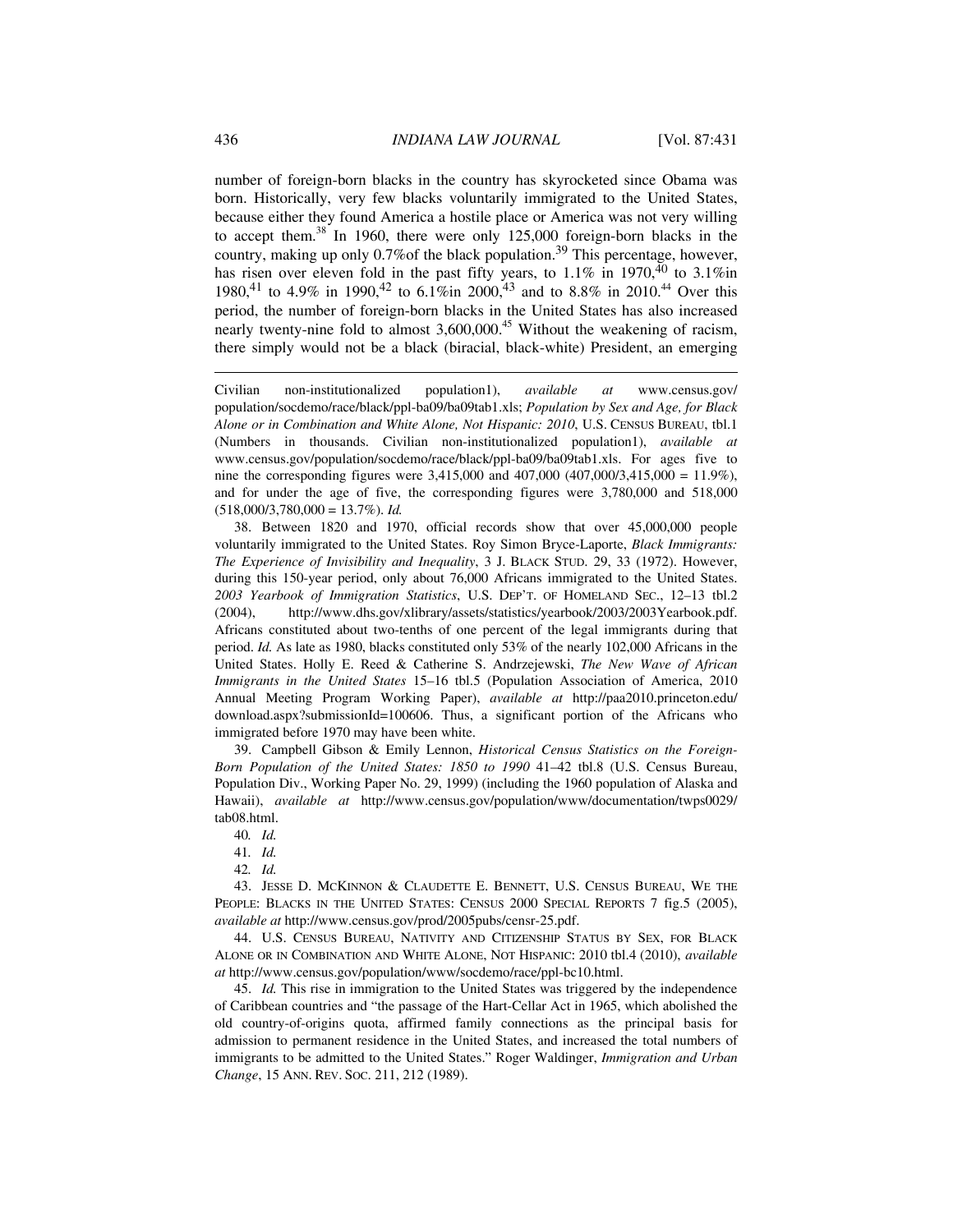group of transcendent blacks, or such large numbers of interracial couples, multiracial children, and foreign-born black immigrants in the country.

Yet, despite these obvious and undeniable signs of progress in America's efforts to eradicate the effects of racial oppression root and branch, blacks as a group continue to lag far behind non-Hispanic whites on important socioeconomic measures. For example, the median family income of blacks was only 61.4%of whites in 2008;<sup>46</sup> the poverty rate of children below the age of eighteen was  $34.4\%$ for blacks compared to 15.3% for whites;<sup>47</sup> only 19.6% of blacks compared to  $29.8\%$  of whites over the age of twenty-five held college degrees;<sup>48</sup> and the life expectancy of blacks is 73.6 years compared to whites at 77.9 years.<sup>49</sup> In addition, after the recent economic catastrophe, the median net worth of black households fell to its lowest amount on record—just \$2200, compared to \$97,000 for white households.<sup>50</sup>

From the side of the coin of the African American experience that focuses its attention on the historic struggle against racial oppression, despite the progress that has occurred, the continued existence of significant racial gaps in important socioeconomic measures means that there is still much work to do. As a result, one of the legitimate concerns of many black scholars since the election of President Obama is that his election will be used to signal a premature end of the struggle of American society to right the wrongs of the past and present. I believe it is this concern that animates the article written by Onwuachi-Willig and Barnes. I share this concern. However, I do not want to be dominated by it in this response. To consider the plight of African Americans always against the background of a constant struggle against racial oppression means that one systematically focuses attention on how much has to be done to reach the racial promised land, as opposed to how much has already been accomplished. It also tends to view African Americans as the victims of racial oppression as opposed to highlighting their efforts to attenuate it. At the risk of someone misinterpreting my remarks as a statement that America has done enough to eradicate the continuing impact of racial discrimination and oppression, I want to point to how the African American community may interpret the election of Obama and use it to weaken our society's continuation of racial oppression. Thus, I am far more optimistic about the positive effect of the election of Barack Obama on racial discrimination in the workplace.

 <sup>46.</sup> U.S. CENSUS BUREAU, STATISTICAL ABSTRACT OF THE UNITED STATES: 2011 456 tbl.696 (2011), *available at* http://www.census.gov/compendia/statab/2011/ tables/11s0696.pdf (demonstrating that the median family income of blacks was \$39,879 in 2008, while the median family income of whites was \$65,000).

 <sup>47.</sup> *Id.* at 465 tbl.712, *available at* http://www.census.gov/compendia/ statab/2011/tables/11s0712.pdf.

 <sup>48.</sup> *Id.* at 149 tbl.225, *available at* http://www.census.gov/compendia/statab/2011/ tables/11s0225.pdf.

 <sup>49.</sup> *Id.* at 76 tbl.102, *available at* http://www.census.gov/compendia/statab/2011/ tables/ 11s0103.pdf.

 <sup>50.</sup> *See* Sylvia A. Allegretto, *The State of Working America's Wealth, 2011: Through Volatility and Turmoil, the Gap Widens*, *in* STATE OF WORKING AMERICA (Econ. Pol'y Inst., Briefing Paper No. 292, 2011), *available at* http://epi.3cdn.net/002c5fc0fda0ae9cce\_ aem6idhp5.pdf.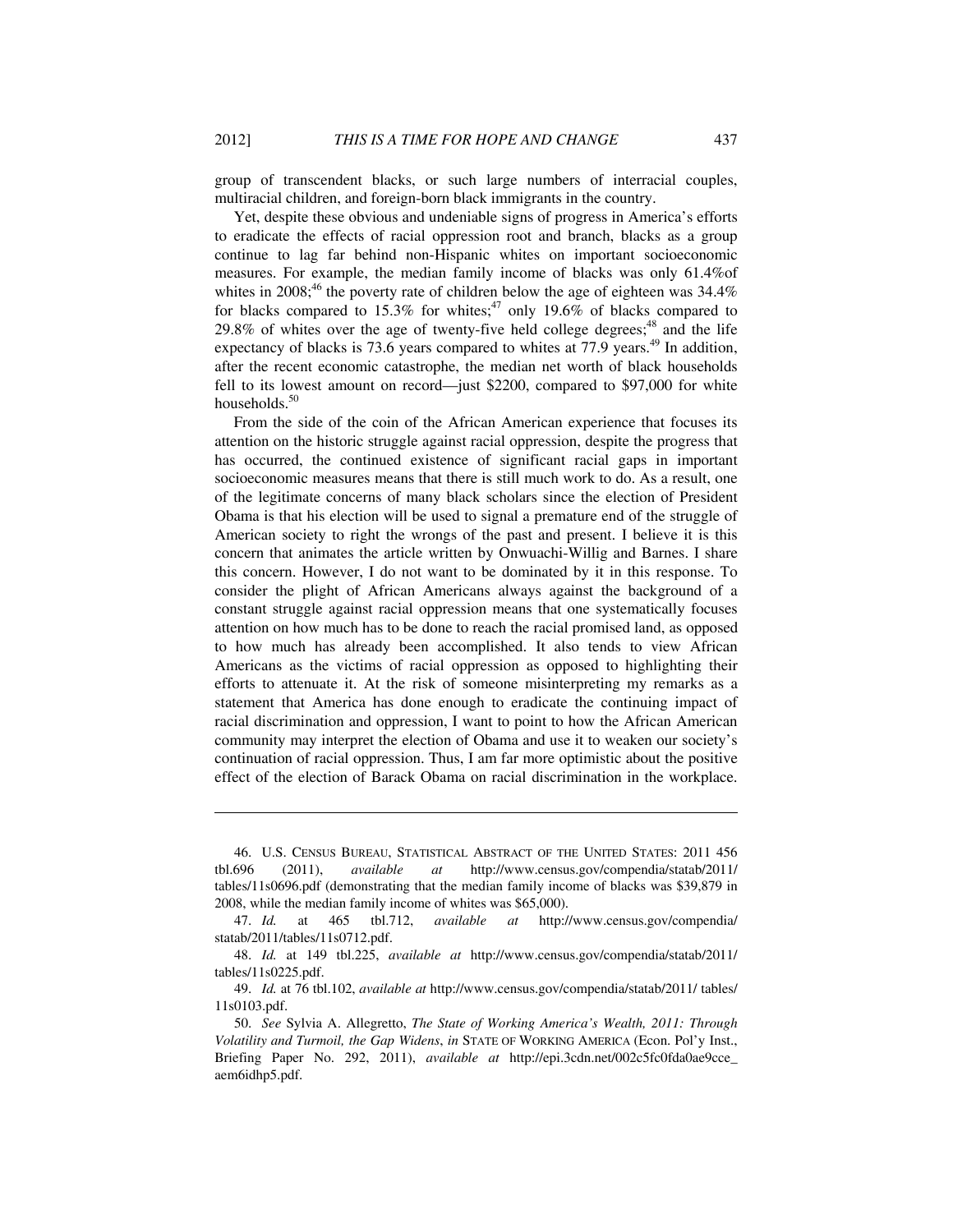Despite all that has occurred since Obama's election, I steadfastly believe that this is a time of previously unimaginable hope and positive change.

As someone who entered the legal academy in 1987, I have been a law professor writing about issues of race for longer than most of the students that I now teach have been alive. I was there when the first meeting of Critical Race Theory occurred in Madison, Wisconsin in the summer of 1989.<sup>51</sup> I was also at Loyola University Chicago School of Law in Chicago, Illinois in 1990, when the first meeting of the Midwestern People of Color Legal Scholarship Conference, the first People of Color Conference took place.<sup>52</sup>

Among other things, Critical Race Theory became known for storytelling. I want to begin this analysis of Onwuachi-Willig and Barnes's conclusion with a story. I graduated from Yale Law School in the spring of 1982. One day shortly before graduation, a group of black law students were sitting around a table in the lunchroom. I cannot remember who exactly was at the table. However, among the blacks who attended Yale Law School with me at the time, a number of them went on to join the legal academy, including: Yvette Barksdale at John Marshall; Scott Brewer at Harvard; Sherri Burr at New Mexico State; Alyssa Christmas Rollock at Indiana University-Bloomington; Malina Coleman at Akron; Charisse Heath at Detroit Mercy; Michael Higginbotham at Baltimore; Randall Johnson at Georgia; Randall Kennedy at Harvard; Florise Neville-Ewell at Thomas Cooley; and Kendall Thomas at Columbia.<sup>53</sup>

Byron Ndaki, an older black male from South Africa, attended Yale to pursue an LL.M. degree. In 1982, apartheid was deeply entrenched in South African society and the Reagan Administration followed a policy of what it called "constructive engagement" in South Africa.<sup>54</sup> Constructive engagement was a policy designed to encourage the white South African minority government to change the apartheid system through "quiet dialogue."<sup>55</sup> The South African government, however, viewed constructive engagement as helping to preserve and prolong apartheid.<sup>56</sup>

Byron asked the group of black law students sitting around a lunchroom table, "Has there ever been a black elected President of the United States?"<sup>57</sup> Our

<u>.</u>

 <sup>51.</sup> For a list of those who attended the initial Critical Race Theory Workshop in 1989, see Angela Onwuachi-Willig, *Celebrating Critical Race Theory at 20*, 94 IOWA L. REV. 1497, 1497 (2009).

 <sup>52.</sup> *See* Linda S. Greene, *From Tokenism to Emancipatory Politics: The Conferences and Meetings of Law Professors of Color*, 5 MICH. J. RACE & L. 161, 161–62 (1999) (discussing the first meeting of the Midwestern People of Color Legal Scholarship Conference in February 1990).

 <sup>53.</sup> In addition to the blacks who became law professors, James Bowen is currently an associate professor at John Jay College in the Department of Political Science.

 <sup>54.</sup> *See* Sanford J. Ungar & Peter Vale, *South Africa: Why Constructive Engagement Failed*, 64 FOREIGN AFF. 234, 235 (1985).

 <sup>55.</sup> *Id.* at 234.

 <sup>56.</sup> *See id.* at 243.

 <sup>57.</sup> As a black South African, Byron may have been aware of the impact of African Americans on the anti-apartheid struggle. If so, this might explain why he viewed African Americans in such high esteem, which made the possibility of a black American president more plausible. For a brief discussion of this involvement, see Kevin D. Brown, *African-Americans Within the Context of International Oppression* 17 TEMP. INT'L & COMP. L.J. 1,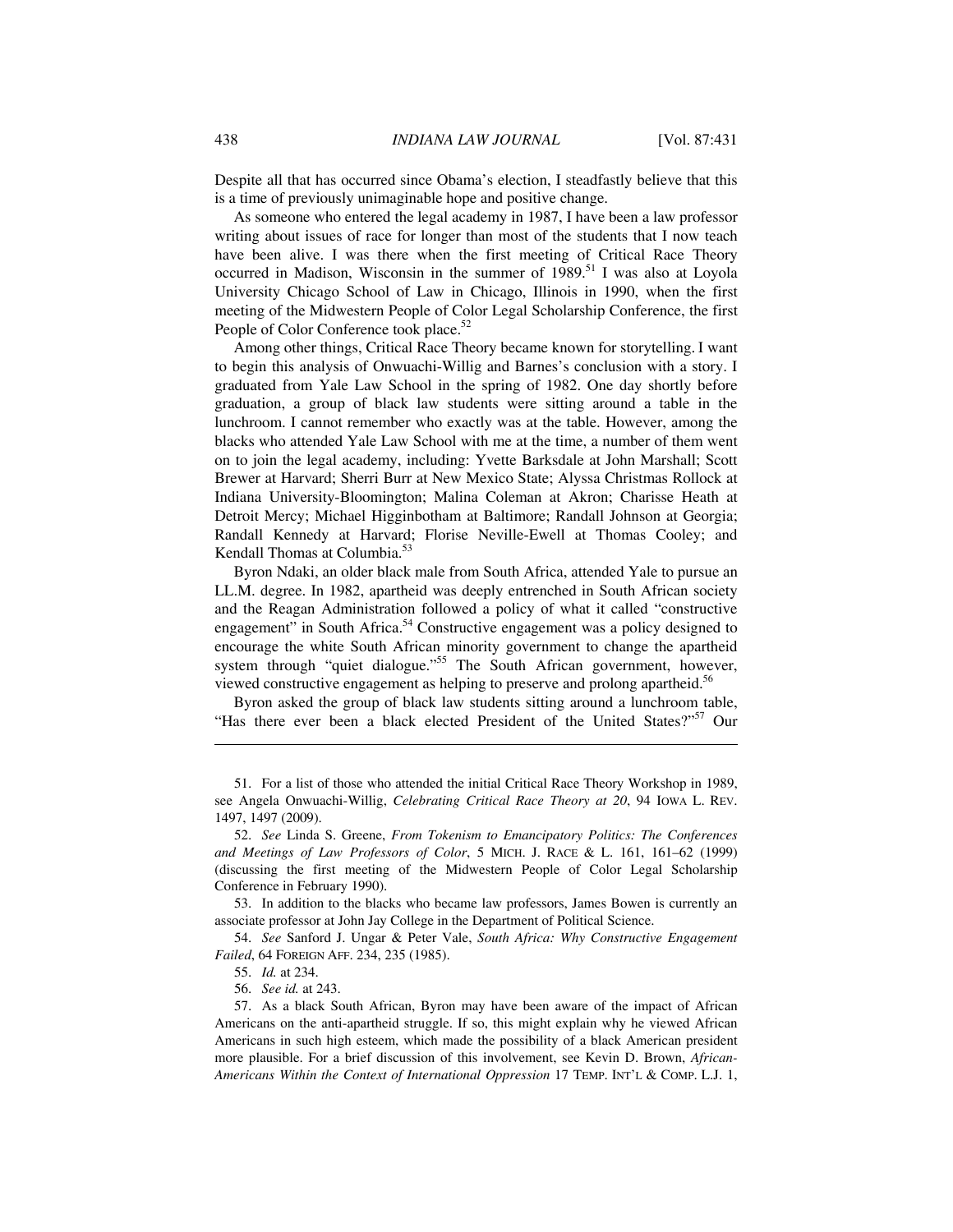collective response was to exercise what our constitutional law professor, Charlie Black, used to call the "sovereign prerogative of the philosophers."<sup>58</sup> That is, we just laughed. We had difficulty taking such a naïve question seriously. We responded in unison, "not only have the American people never elected someone black to the office of the President, but they never will. This is the curse of democracy for us, the minority in America. For you, one day majority rule will lead to a black head of state in South Africa. For us in America, we are painfully aware of the 'tyranny of the majority.'"<sup>59</sup>

Simply put, we believed that Byron did not understand the magnitude or the depth of the racism in the United States that we encountered. I don't want to be misunderstood. Like the White Queen in the book *Through the Looking-Glass and What Alice Found There*, we too could envision "six impossible things before breakfast."60 One, interracial marriage would be so accepted that a black man could be elevated to the Supreme Court of the United States even though he was married to a white woman.<sup>61</sup> Two, African Americans would one day occupy the position of chief executive officer (CEO) of a number of Fortune 500 companies.<sup>62</sup> Three, the

[D]oes segregation offend against equality? Equality, like all general concepts, has marginal areas where philosophic difficulties are encountered. But if a whole race of people finds itself confined within a system which is set up and continued for the very purpose of keeping it in an inferior station, and if the question is then solemnly propounded whether such a race is being treated "equally," I think we ought to exercise one of the sovereign prerogatives of philosophers—that of laughter. The only question remaining (after we get our laughter under control) is whether the segregation system answers to this description. Here I must confess to a tendency to start laughing all over again.

Charles L. Black, Jr., *The Lawfulness of the Segregation Decisions*, 69 YALE L.J. 421, 424 (1960).

 59. This is the title of a book by another Yale Law School graduate who is now a Harvard Law School professor. LANI GUINIER, TYRANNY OF THE MAJORITY (1994).

 60. LEWIS CARROLL, THROUGH THE LOOKING-GLASS AND WHAT ALICE FOUND THERE 54 (Univ. Cal. Press 1983) (1871).

 61. Paul Richter, *Virginia Thomas: A Wife Shares Husband's Ordeal: Family: Although from Different Backgrounds, They Are Alike in Both Temperament and Politics, Friends Say. The Two Have Become Inseparable*, L.A. TIMES, Oct. 13, 1991, http://articles.latimes.com/ 1991-10-13/news/mn-1053\_1\_clarence-thomas.

 62. Blacks have run some of the most powerful corporations in the world, including: Ursula M. Burns, Chairman and CEO of Xerox Corp.; Kenneth I. Chenault, Chairman & CEO of American Express Co.; Kenneth C. Frazier, President, CEO, and Director of Merck & Co., Inc.; Stanley O'Neal, Director of Alcoa; Richard Dean Parson, Chairman of Citigroup, Inc.; Don Thompson, President and Chief Operating Officer of McDonald's Corp.; and Ronald A. Williams, Chairman and CEO of Aetna, Inc. For the complete list of African American CEOs of Fortune 500 companies, see *Current Black CEO's of Fortune 500 Companies*, BLACK ENTREPRENEUR PROFILE, http://www.blackentrepreneurprofile.com/

<sup>21–25 (2003).</sup> For a bibliography of works on the connection between blacks in the United States and South Africa, see GEORGE M. FREDRICKSON, BLACK LIBERATION: A COMPARATIVE HISTORY OF BLACK IDEOLOGIES IN THE UNITED STATES AND SOUTH AFRICA 325–26 n.4 (1995).

 <sup>58.</sup> In his famous law review article, *The Lawfulness of the Segregation Decisions*, Professor Black asked the question: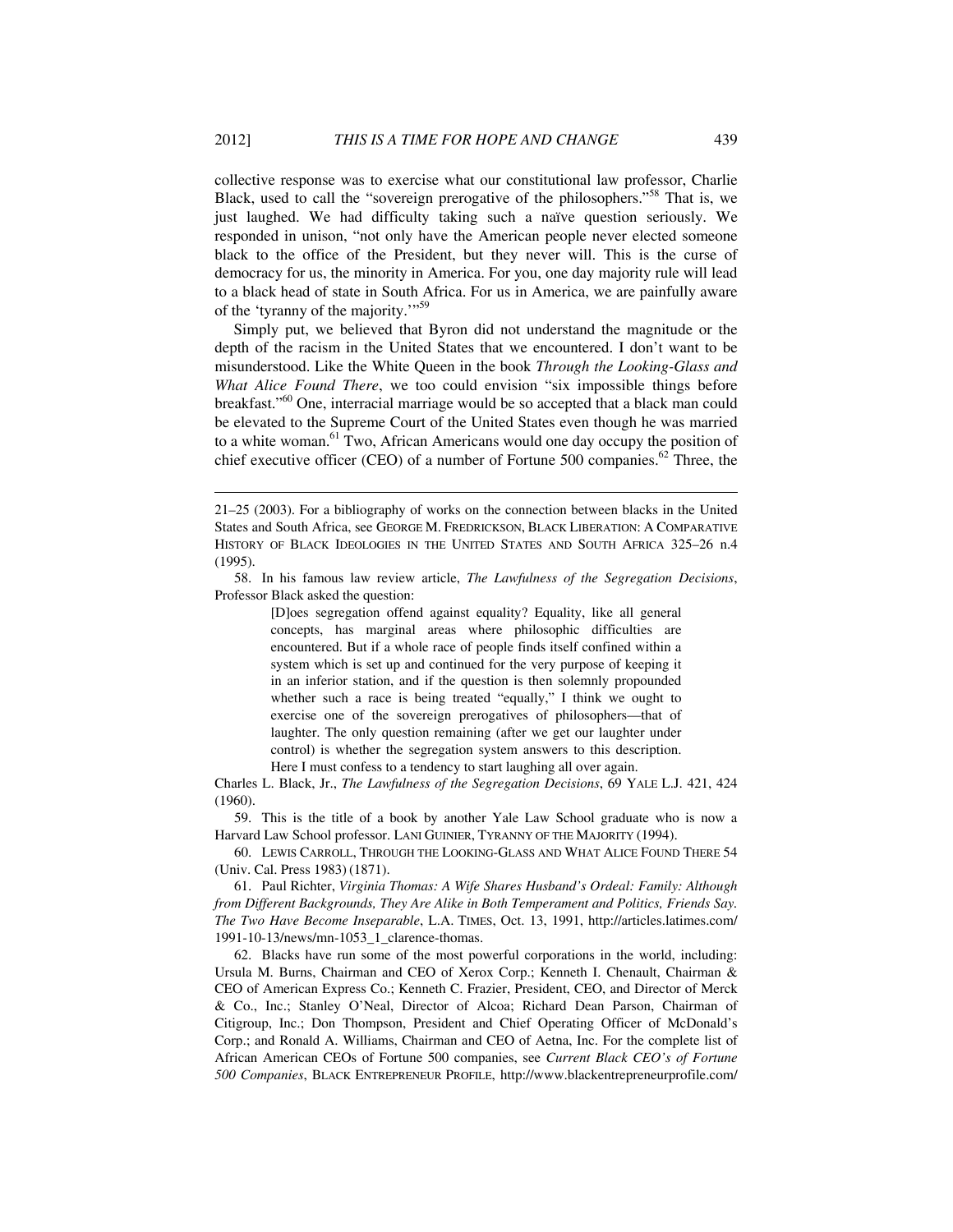University of Mississippi would play the University of Alabama in a basketball game that would start ten black players.<sup>63</sup> Four, a black Miss America or Miss USA would become so commonplace that when another one claimed the crown it would not be a major news story.<sup>64</sup> Five, a self-made black female would become one of the wealthiest Americans.<sup>65</sup> And six, a black person could become President.

Even though we could imagine a black person becoming President, we did not imagine that such a feat would occur as the result of a popular election. I believe our most plausible scenario was depicted in the 1972 movie entitled *The Man*, with the screen play written by Rod Serling (of *Twilight Zone* fame).<sup>66</sup> In this movie,

fortune-500-ceos. For a list of additional black corporate leaders, see *Ebony Power 150: Business*, EBONY MAG., Dec. 2009, at 92–93.

 63. On February 12, 2011, the University of Alabama basketball team beat the University of Mississippi 74 to 64. For the official basketball box score of Mississippi v. Alabama, see *Mississippi vs. Alabama (02/12/11 at Tuscaloosa, Ala. (Coleman Coliseum))*, ROLLTIDE.COM, http://www.rolltide.com/sports/m-baskbl/stats/2010-2011/ua021211.html. The starting five players for the University of Alabama were JaMychal Green, Chris Hines, Trevor Releford, Andrew Steele, and Charvez Davis. The University of Mississippi started Terrance Henry, Reginald Buckner, Chris Warren, Nick Williams, and Zach Graham. *Id.* For pictures of the University of Mississippi basketball players, see *2010-11 Rebels*, CBSSPORTS, http://grfx.cstv.com/photos/schools/ole/sports/m-baskbl/auto\_pdf/2010mgsec4.pdf.

 64. There have been eight black Miss Americas. The last one, Caressa Cameron, was crowned in January 2010. *See* Joanne Fowler, *Caressa Cameron of Virginia Crowned Miss America*, PEOPLE (Jan. 31, 2010), http://www.people.com/people/article/ 0,,20340574,00.htm. The other seven were Vanessa Williams, 1984; Suzette Charles, 1984; Debbye Turner, 1990; Marjorie Vincent, 1991; Kimberly Aiken, 1994; Erika Harold, 2003; and Erica Dunlap, 2004. ELWOOD WATSON & DARCY MARTIN, THERE SHE IS, MISS AMERICA: THE POLITICS OF SEX, BEAUTY, AND RACE IN AMERICA'S MOST FAMOUS PAGEANT 107 (2004); *see also* Elwood Watson, *Miss America's Racial Milestones*, DIVERSE ISSUES IN HIGHER EDUCATION (Jan. 14, 2009), http://diverseeducation.wordpress.com/2009/01/14/ miss-americas-racial-milestones/. *Cf.* Carol Brennan, *Erika Harold Biography*, BRIEF BIOGRAPHIES, http://biography.jrank.org/pages/2852/Harold-Erika.html#ixzz0JFeloz8x&D (explaining that Harold, the winner of the 2003 crown, was born to a white father and a mother who was part African American and part Native American). There have also been five black Miss USA winners: Kenya Moore, 1993; Chelsi Smith (who has a black father and white mother), 1995; Shauntay Hinton, 2002; Rachel Smith (half black, half white), 2007; and Crystle Stewart, 2008. *Crystle Stewart Crowned Miss USA*, THE DAILY VOICE (Apr. 12, 2008, 8:15 AM), http://thedailyvoice.com/voice/2008/04/crystle-stewart-crownedmiss-u-000448.php.

 65. According to Forbes Magazine, Oprah Winfrey was #141 on its list of 400 richest Americans in 2009 with a net worth of \$2.3 billion. *The Richest People in America*, FORBES, (Matthew Miller & Duncan Greenberg eds., Sept. 30, 2009), http://www.forbes.com/2009/09/30/forbes-400-gates-buffett-wealth-rich-list-09\_land.html. According to Forbes's inaugural list of the wealthiest black Americans, after Oprah Winfrey comes Tiger Woods with a net worth of approximately \$600 million, Robert Johnson worth \$550 million, Michael Jordan worth \$525 million, Magic Johnson worth \$500 million, and \$Bill Cosby worth 450 million. Matthew Miller, *The Wealthiest Black Americans*, FORBES (May 6, 2009), http://www.forbes.com/2009/05/06/richest-black-americans-busienssbillionaires-richest-black-americans.html.

 66. *See The Man (1972): Plot Summary and Details*, MOVIEFONE, http://www.moviefone.com/movie/the-man/1067098/synopsis.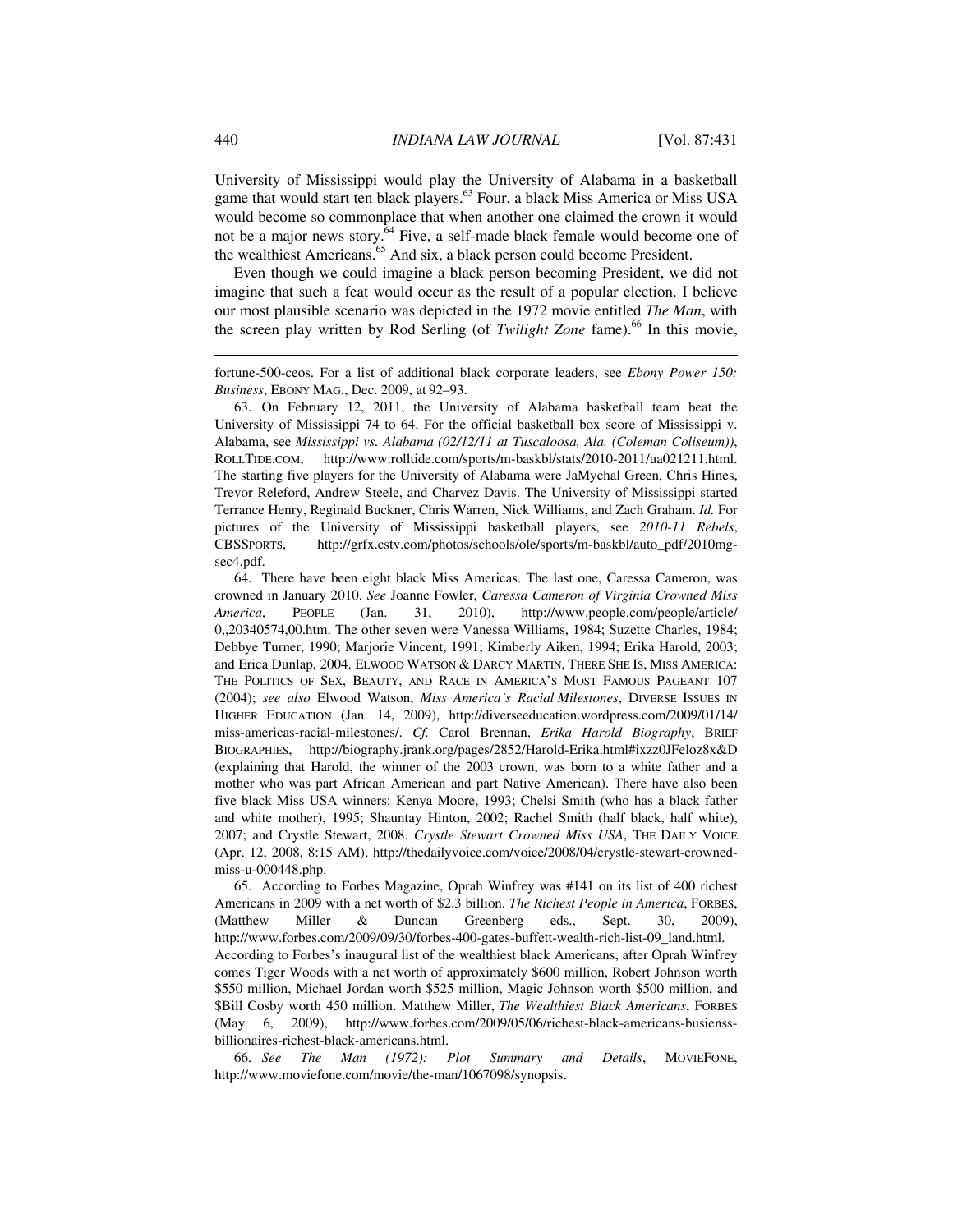Douglass Dilman, played by James Earl Jones, becomes President.<sup>67</sup> Dilman, a black U.S. Senator, becomes the Senate President Pro Tempore as a means of calming racial unrest in the country.68 However, a building collapse kills both the President and Speaker of the House.<sup>69</sup> The Vice President declines to assume the Presidency due to his age and ill health.<sup>70</sup> As a result, the office falls to Dilman.<sup>71</sup> So, we believed that a black man could become President. However, our sixth impossible thing would come about only as a result of a great tragedy befalling the elected President.72

If Byron had reformulated his question that day in words closer to those used by Onwuachi-Willig and Barnes to describe Obama and asked, "Could a biracial, black-white person, running on a platform that tried to deemphasize his black ancestry be elected President?" I am certain that our response would have been the same. I agree that today people under the age of twenty-five with Obama's mixedrace background could refer to themselves as biracial, instead of black.<sup>73</sup> However,

1

 72. In our most optimistic moments, we imagined that a black person could get placed on the Democratic ticket as the vice presidential candidate. The ticket could win because of the strength at the top. A tragedy would befall the elected President and the United States would have its first black President. In the days of Ronald Reagan's Presidency, we did not think it likely a black Republican could become President. There was a joke told about the Republican Party that summed up our belief: A Young Republican was campaigning for office in the Deep South. The Young Republican was having a fundraiser. He approached an elderly white man and cordially said to him, "Excuse me sir, but I am running for office and would like your support." The elderly white man looked at the young candidate's campaign button that marked him as a Republican, scowled, and said, "Republican! That's the Party of Lincoln. That is the party that freed the slaves. Why would I ever vote for a damn Republican?" The young man thought for a moment, because he knew he needed to answer this question if he ever expected to prevail in the elections. Then he quipped back to the elderly white man, "I understand that we are the Party of Lincoln. And I understand your gut reaction to us. But, remember Lyndon Baines Johnson. Remember the Civil Rights Act of 1964. Remember the Voting Rights Act of 1965. Remember, the Fair Housing Act of 1968. Remember seeing Martin Luther King, Jr. at the right hand of President Johnson." And the elderly white man nodded his affirmative remembrance. Then the Young Republican went in for the kill: "Well, kindly sir, the reason that you should vote for me as a Republican is because we are the party most likely to get your slaves back!"

 73. *See generally* Kevin Brown & Jeannine Bell, *Demise of the Talented Tenth: Affirmative Action and the Increasing Underrepresentation of Ascendant Blacks at Selective Higher Educational Institutions*, 69 OHIO ST. L.J. 1229 (2008) (raising concern about the overrepresentation of black multiracials and black immigrants attending selective higher education programs). *Cf.* Sam Roberts & Peter Baker, *Asked to Declare His Race, Obama Checks "Black"*, N.Y. TIMES, Apr. 2, 2010, at A9, http://www.nytimes.com/2010/04/03/ us/politics/03census.html?scp=1&sq=%22asked%20to%20declare%20his%20race,%20Oba ma%22&st=cse (explaining how President Obama selected only the "Black, African Am., or

 <sup>67.</sup> For a discussion of the plot, see Arya Ponto, *Watch Out!: The Man (1972)*, JUSTPRESSPLAY (Jan. 2009), http://www.justpressplay.net/movies/movie-news/4669-watchout-the-man-1972.html.

 <sup>68.</sup> *Id.* 

 <sup>69.</sup> *Id.*

 <sup>70.</sup> *Id.*

 <sup>71.</sup> *Id.*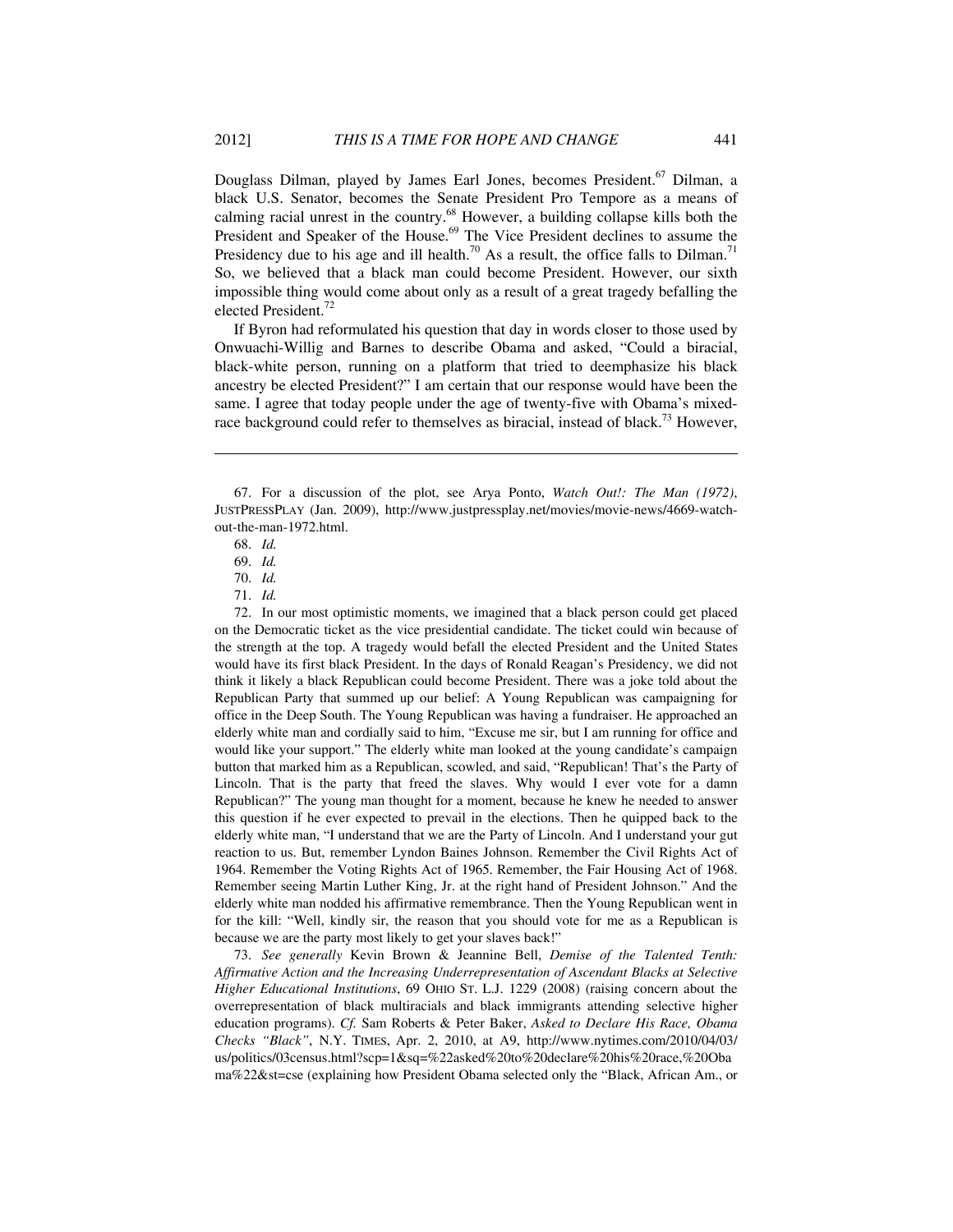in 1982, when Obama was twenty-one years old, Americans determined who was black through the rigid application of the "one-drop" rule.<sup>74</sup> In the words of Thomas F. Dixon, Jr., the author of the *Clansman*, the book that D.W. Griffith made into his legendary film, *Birth of a Nation*<sup>75</sup> "One drop of Negro blood . . . kinks the hair, flattens the nose, thickens the lip, puts out the light of intellect, and lights the fires of brutal passions."76 Thus, our black Yale Law School roundtable would not have distinguished between a black whose mixed-race heritage stemmed from slavery or from the voluntary choices of their parents. We would not have recognized the reformulated question as different from the original. In other words, I never thought in my lifetime that I would live to see a black (biracial black-white) man elected President of America, especially one who was so popular among blacks that he received 96% of the black vote.<sup>77</sup>

There are two different ways in which reductions of discrimination against black employees in the workplace during the Obama Administration could occur. One way is that fellow employees and management make fewer negative judgments or engage in fewer negative practices due to a black person's race. The other way is that black employees perceive less discrimination than they did before Obama's inauguration. Thus, the reduction in discrimination could occur as a result of either the intentions of fellow employees and management or the perceptions of black employees. When I think about the impact of Obama's election on racial discrimination in the workplace, I believe that factors should be considered beyond Obama's identity performance during his campaign, studies regarding the psychology of whites who supported Obama, and studies concerning implicit bias. The factors that Onwuachi-Willig and Barnes cite are shaded primarily to the aspect of the racial victimization of blacks. For example, the identity performance of Obama may actually be interpreted very differently by people of color, particularly blacks, than by whites. Part of my story was to suggest that many of us did not expect the election of a black man, regardless of how Obama attempted to present himself to the American electorate. No identity performance by him obscured the reality to African Americans that he was black. African Americans are sophisticated enough to understand that those blacks viewed as "too black"-like Shirley Chisholm, Carol Mosely Braun, and Jesse Jackson—could not win a

<u>.</u>

Negro" category on the 2010 census to identify his race). Question nine of the 2010 census asks, "What is [the] person's race? Mark one or more boxes." U.S. CENSUS BUREAU, UNITED STATES CENSUS 2010, *available at* http://www.census.gov/schools/pdf/2010form\_info.pdf. Several options are presented, including "White"; "Black, African Am., or Negro"; and "Some other race." *Id.* Thus, while Obama could have also checked white or "some other race," by only checking the black box, he asserted a racial identity of "black," not biracial.

 <sup>74.</sup> *See generally* Brown & Bell, *supra* note 73 (explaining the one-drop rule and its influence over black racial identity). Question 9 of the 2010 Census asks, "What is [the] Person's race? Mark one or more boxes." U.S. CENSUS BUREAU, UNITED STATES CENSUS 2010, *available at* http://www.census.gov/schools/pdf/2010form\_info.pdf.

 <sup>75.</sup> THOMAS DIXON, JR., THE CLANSMAN: AN HISTORICAL ROMANCE OF THE KU KLUX KLAN (Gregg Press, Inc. 1967) (1905). *The Clansman* was the basis for the 1915 silent movie, *Birth of a Nation*. *See generally* THE BIRTH OF A NATION (Epoch Film Co. 1915).

 <sup>76.</sup> THOMAS DIXON, JR., THE LEOPARD'S SPOTS: A ROMANCE OF THE WHITE MAN'S BURDEN: 1865–1900, at 244 (1905).

 <sup>77.</sup> David Paul Kuhn, *Exit Polls: How Obama Won*, POLITICO (Nov. 5, 2008, 12:27 AM), http://www.politico.com/news/stories/1108/15297.html.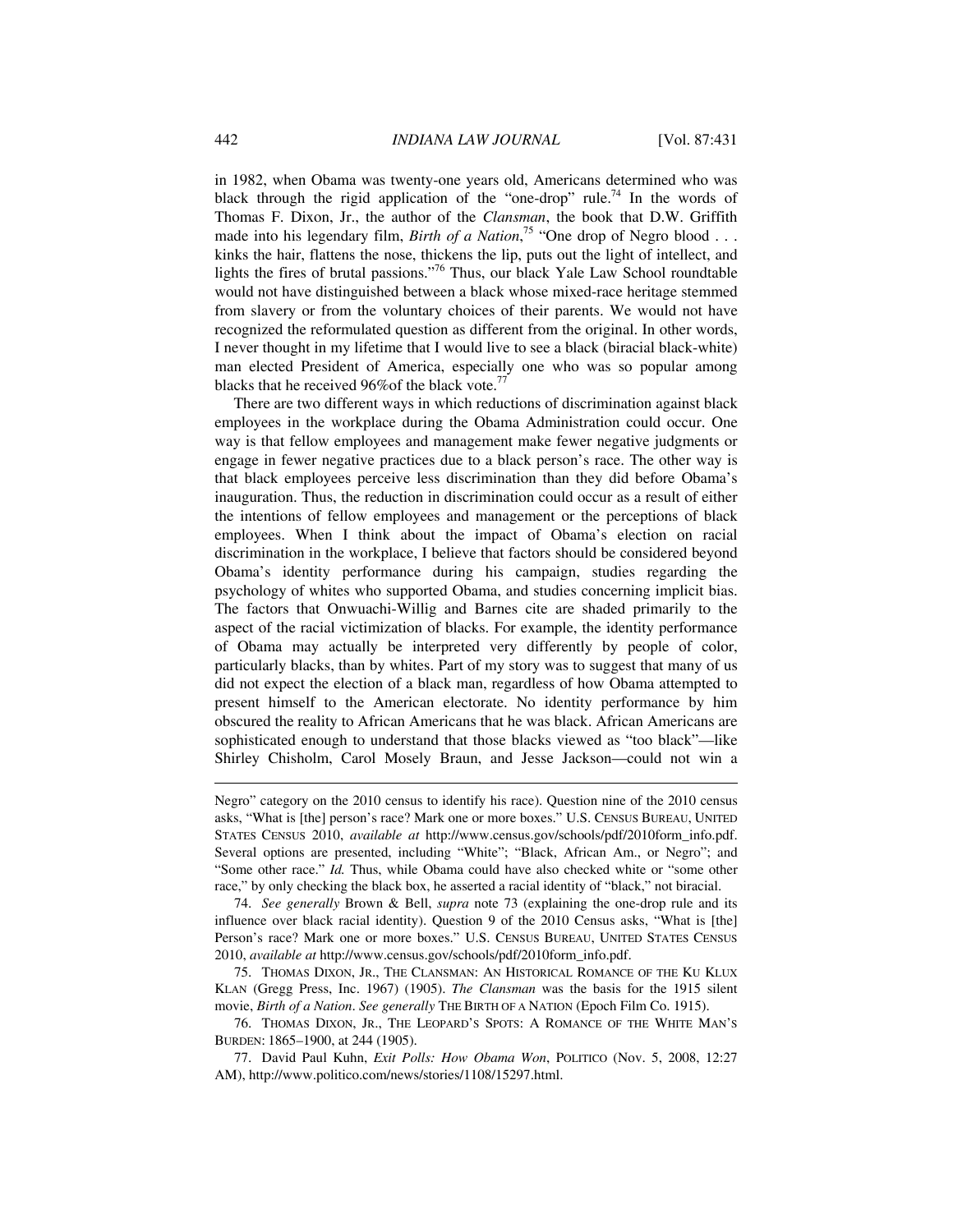popular election for the Presidency. As a result, Onwuachi-Willig and Barnes focus on the perception of whites of Obama's identity performance is just half the picture because it systematically underappreciates how blacks experience racism and use the election of Obama in ways that attenuate the perception and the amount of racial discrimination in the workplace. Admittedly, many of the factors beyond those mentioned by Onwuachi-Willig and Barnes that I would consider are not ones that are easy to objectively quantify. However, the difficulty in measuring them does not eliminate their relevance or importance.

The factors that Onwuachi-Willig and Barnes leave out are the factors that discuss how black people feel about the workplace as a result of Obama's election. What is the impact on a black person walking into the lunchroom or the employee lounge at work, and seeing on CNN Wolf Blitzer, Candy Crowley, or John King reporting on the position of the Obama Administration regarding a particular international event? Does this make this black person feel more at ease and comfortable during the workday? Do they hear a coworker tell a joke about Obama and think it is amazing that there is a black President to joke about in the first place? Do they look at Obama and realize that if he can stand up under pressure, they can as well and thereby redouble their efforts to prove themselves on the job? Does the election of Obama fill them with a sense of pride that makes them less concerned about minor insults and more willing to laugh at a racial joke as opposed to being offended by it? What is the impact of the election of Obama on the psyche, and thus the academic achievement, of young black students when one of their teachers, mentors, friends, or relatives says, "If Obama can be elected President, surely you can work hard enough to earn an 'A' in Geometry?"<sup>78</sup> Does this make them work harder at their schoolwork, thereby improving their academic performance, which eventually increases their academic credentials and makes them more marketable in the work force? What about the impact on the psyche of black parents or guardians who in an effort to urge their children to set their standards in life high, say to their child, "you could be President one day"? How do these black parents and guardians feel after saying this as they head out the door on their way to work knowing that when they urge their child to achieve more with this statement they are no longer bold-faced liars? What impact does growing up and seeing Obama as President for four (hopefully eight) years, have on the attitudes of young white, Asian, Hispanic/Latino, or Native Americans about the intelligence, diligence and hardworking black people they encounter? How will it affect the attitudes of these young people about the abilities of blacks as they mature, move into the workforce and eventually progress into management positions where they make decisions about hiring, retaining or promoting black people?

In conclusion, I understand and share the concerns raised by Onwuachi-Willig and Barnes that America has reached the post-racial society where legitimate claims about the harmful effects of racism have no place, especially given

 <sup>78.</sup> *See* Sam Dillon, *Study Sees an Obama Effect as Lifting Black Test-Takers*, N.Y. TIMES, Jan. 22, 2009, at A15 (reporting that researchers documented a reduction in test score gaps between white and black test takers that existed before Obama's election and after his acceptance speech), http://www.nytimes.com/2009/01/23/education/23gap.html.